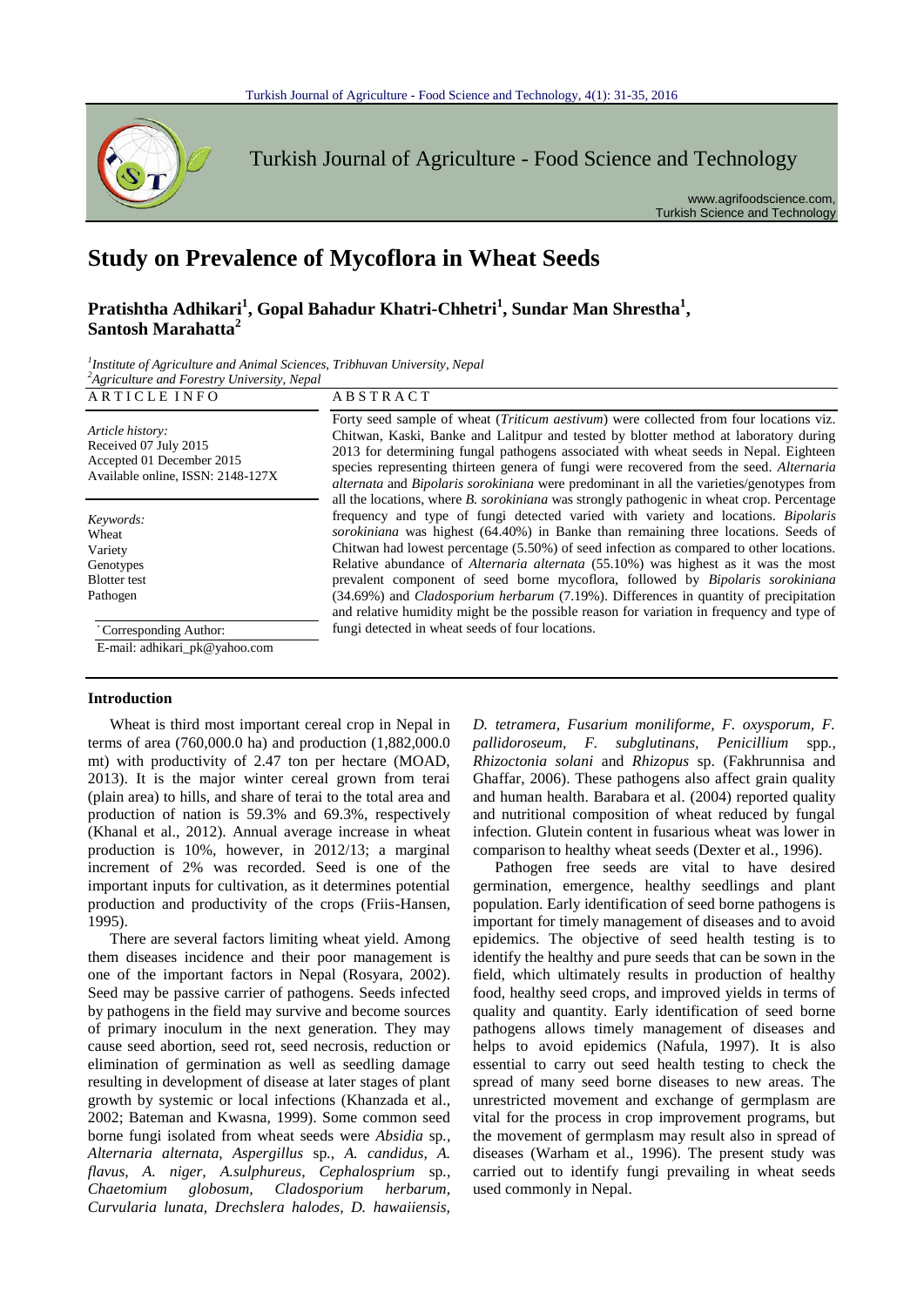#### **Materials and Methods**

The study was carried out in mycology laboratory of Seed Quality Control Centre, Hariharbhawan, Lalitpur, Nepal, during August to December, 2013. 200 grams each of 40 sample of wheat were collected from 4 research institutes (10 varieties/genotypes each from Lalitpur, Chitwan, Kaski and Banke) of Nepal (Table 1) for the study. Isolation and identification of seed borne fungi were done by blotter method described by International Seed Testing Association (Mathur and Kongsdal, 2003). Plastic petri-dishes were cleaned by washing with detergent solution and rinsing with tap water, and finally sterilized by just dipping in 4% NaOCl. Three layers of blotting paper were placed in the labeled, plastic petridishes and moistened with distilled water.

Twenty five seeds per petri-dish were placed in equidistance, fifteen seeds in outer ring, nine in middle ring and one at the center. One hundred seeds formed one replication and four replications were maintained per variety/genotype. The petri-dishes were incubated at 20ºC under alternate cycles of 12 hours near ultra violet light and darkness. Five, seven and nine days after incubation, the seeds were observed under stereo-binocular microscope for presence/absence of fungi. A binocular, compound microscope was used for identification of fungi. Identification was done based on morphology of spores and mycelia as described by Mathur and Kongsdal (2003).

Percentage frequency (PF) and relative abundance (RA) of fungi were calculated by using the following formula (Naqvi et al., 2013):

 $PF=\frac{No. of seeds on which fungus appears}{Total number of seeds}X100$ 

RA= No.of a particular fungi Total no.of all fungi X 100

Table 1 List of wheat varieties/genotypes collected from four locations.

| S.No.          | Lalitpur              | Chitwan           | Kaski                | Banke             |
|----------------|-----------------------|-------------------|----------------------|-------------------|
|                | Bijaya: variety       | BL 4009: genotype | Tribeni: variety     | NL 1171: genotype |
|                | RR 21: variety        | NL 1191: genotype | BL 4061: genotype    | NL 1177: genotype |
|                | Pasang Lhamu: variety | BL 4461: genotype | Nepal 297: variety   | NL 1093: genotype |
| $\overline{4}$ | Annapurna 1: variety  | Bhrikuti variety  | Annapurna 2: variety | BL 4361: genotype |
|                | Annapurna 4: variety  | Bijaya: variety   | Lumbini: variety     | BL 4350: genotype |
| 6              | Achyut: variety       | Aditya: variety   | Annapurna 1: variety | BL 4341: genotype |
|                | Nepal 297: variety    | NL 1097: genotype | NL 1078: genotype    | NL 1164: genotype |
| 8              | Bhrikuti: variety     | Gautam: variety   | Achyut: variety      | Bhrikuti: variety |
| 9              | Gautam: variety       | BL 3599: genotype | Gautam: variety      | BL 3978: genotype |
| 10             | WK 1204: variety      | NL 1094; genotype | Kanti: variety       | BL 4347: genotype |

#### **Results and Discussion**

The study detected a total of thirteen genera and eighteen species of fungi in seeds of forty wheat seed samples. Percentage frequency of *Alternaria alternata* was highest, followed by *Bipolaris sorokiniana* and *Cladosporium herbarum* on seeds of four locations. *Alternaria alternata* and *Bipolaris sorokiniana* were predominant among all the fungi detected in wheat seeds. Clear and Patrick'Can (1993) reported 35 fungal genera with 59 species from wheat grain samples with the important genera *Alternaria*, *Bipolaris sorokiniana*, *Fusarium graminearum, Aspergillus*, *Cladosporium*, *Epicoccum, Nigrospora* and *Septoria nodorum.*

Presence of fungi in seeds varied with varieties/genotypes and location. Lowest percentage frequency was found in the genotype BL 4009 (3.06%) from Chitwan and highest in BL 1177 (16.40%) from Banke (Table 2, 4). Among varieties, minimum percentage frequency appeared in Nepal 297 (6.25%) from Kaski and maximum in Gautam (13.25%) from Lalitpur (Table 3, 5).

Several fungi appeared to be associated with wheat seeds used in various locations. Frequency of *Bipolaris*  *sorokiniana* appeared lowest in Lalitpur (16.68%), followed by Chitwan (18.93%), Kaski (24.57%) and Banke (64.40%), while relative abundance was minimum in Lalitpur (13.32%), accompanied by Kaski (17.20%), Chitwan (32.40%) and Banke (34.69%), with a mean frequency and relative abundance of 29.83% and 24.40%, respectively (Table 6). The result showed that the seeds from Banke and Chitwan were highly infected with *B. sorokiniana*, but the seeds also from other locations were not safe with regard to the pathogen. Higher incidence of *B. sorokiniana* would be due to higher mean temperature and relative humidity in Banke (20.61°C and 93.30%) and Chitwan (16.32 $^{\circ}$ C and 93.97%) than in Lalitpur (14.54 $^{\circ}$ C and 72.44%, respectively). Temperature in Kaski was 14.30°C, but relative humidity was not available. Saari (1998) reported that high temperature with high relative humidity at the growing period of wheat results in the spot blotch disease. Alam and Saha (1991) mentioned that infection of seed depends upon the prolonged wet weather just before the harvest or high relative humidity with frequent rains at grain filling period. Pickett and Pruitt (2010) reported that continuous cultivation of the same kind of crop leads to build up of pathogens.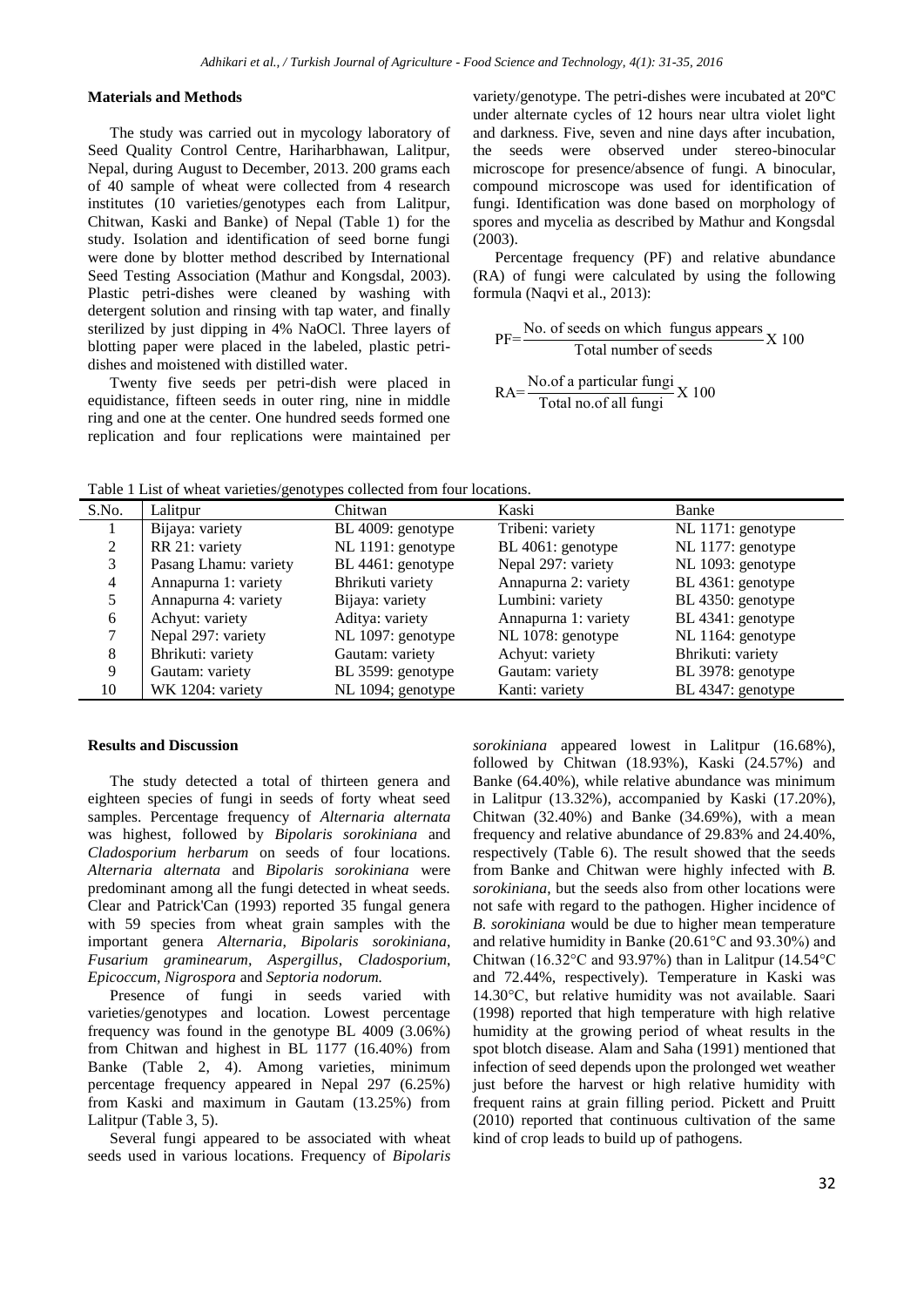|  |  | Table 2 Percentage frequency of fungi in seeds of 10 wheat varieties/genotypes from Chitwan |  |
|--|--|---------------------------------------------------------------------------------------------|--|
|  |  |                                                                                             |  |

|                 | ັ     |       | ັ     |      |      |      | ັ    | . .  |      |      |                   |      |      |
|-----------------|-------|-------|-------|------|------|------|------|------|------|------|-------------------|------|------|
| V/G             | AΑ    | BS    | RS    | AF   | BiS  | CL   | PS   | EN   | AN   | FM   | CН                | FG   | Mean |
| <b>BL</b> 4009  | 13.75 | 10.50 | 0.00  | 6.75 | 2.25 | 1.50 | 0.00 | 0.00 | 1.50 | 0.50 | 0.00              | 0.00 | 3.06 |
| <b>BL</b> 3599  | 19.25 | 13.75 | 7.00  | 5.00 | 0.50 | 1.00 | 0.00 | 0.00 | 0.00 | 0.00 | 0.00              | 0.00 | 3.88 |
| BL 4461         | 13.75 | 19.00 | 6.25  | 5.25 | 4.50 | 2.50 | 0.00 | 0.00 | 0.00 | 0.25 | 0.00 <sup>b</sup> | 0.00 | 4.29 |
| NL 1097         | 17.00 | 27.00 | 10.25 | 8.50 | 2.00 | 0.00 | 0.00 | 0.00 | 0.00 | 0.00 | 0.00              | 0.00 | 5.40 |
| NL 1094         | 29.75 | 9.25  | 6.50  | 7.00 | 7.25 | 2.25 | 0.00 | 3.75 | 0.75 | 0.00 | 0.00              | 0.00 | 5.54 |
| Bijaya          | 24.00 | 17.75 | 4.25  | 7.50 | 4.50 | 1.25 | 6.75 | 0.50 | 0.00 | 0.00 | 0.00              | 0.25 | 5.56 |
| <b>NL</b> 1191  | 44.25 | 20.00 | 3.00  | 0.00 | 8.25 | 0.00 | 0.00 | 1.50 | 0.00 | 0.00 | 0.00              | 0.00 | 6.42 |
| <b>Bhrikuti</b> | 26.00 | 29.75 | 11.25 | 9.75 | 2.25 | 1.00 | 0.00 | 0.00 | 0.00 | 0.00 | 0.75              | 0.00 | 6.73 |
| Gautam          | 33.25 | 21.75 | 9.50  | 8.00 | 4.75 | 2.25 | 0.00 | 0.00 | 1.25 | 0.25 | 0.00              | 0.00 | 6.75 |
| Aditya          | 40.25 | 20.50 | 8.50  | 4.00 | 8.75 | 3.00 | 0.00 | 0.75 | 2.50 | 0.00 | 0.00              | 0.00 | 7.35 |

V/G*: Varieties/genotypes,* AA: *Alternaria alternata,* BS: *Bipolaris sorokiniana,* RS: *Rhizopus spp.,* AF*: Aspergillus flavus,* BiS*: Bipolaris spicifera,*  CL*: Curvularia lunata,* PS*: Penicillium* spp*.,* EN*: Epicoccum nigrum,* AN*: Aspergillus niger,* FM*: Fusarium moniliforme,* CH*: Cladosporium herbarum,* FG*: Fusarium graminearum*

Table 3 Percentage frequency of fungi in seeds of 10 wheat varieties/genotypes from Kaski

| V/G            | AA    | TS    | BS    | CН    | EN   | FM   | AF   | FS   | FG   | AS   | AL   | CL   | Mean  |
|----------------|-------|-------|-------|-------|------|------|------|------|------|------|------|------|-------|
| Nepal 297      | 48.50 | 8.00  | 15.75 | 0.75  | 1.50 | 0.00 | 0.00 | 0.00 | 0.25 | 0.25 | 0.00 | 0.00 | 6.25  |
| Annapurna2     | 69.00 | 19.00 | 16.00 | 5.25  | 0.00 | 1.50 | 0.00 | 0.00 | 0.00 | 0.00 | 0.00 | 0.00 | 9.23  |
| Lumbini        | 71.50 | 8.25  | 15.25 | 7.50  | 2.25 | 6.00 | 0.00 | 0.00 | 1.50 | 0.25 | 0.00 | 0.00 | 9.36  |
| Achyut         | 74.25 | 14.50 | 13.00 | 11.25 | 2.25 | 0.00 | 0.00 | 3.50 | 0.00 | 0.00 | 0.00 | 0.00 | 9.90  |
| Tribeni        | 79.75 | 20.50 | 16.25 | 16.75 | 3.00 | 0.00 | 6.75 | 0.00 | 0.00 | 1.50 | 0.00 | 0.00 | 12.04 |
| Kanti          | 74.25 | 35.75 | 24.25 | 17.75 | 2.25 | 0.00 | 0.00 | 0.00 | 2.75 | 0.00 | 0.00 | 0.00 | 13.08 |
| Annapurnal     | 73.75 | 43.50 | 28.00 | 13.25 | 2.25 | 1.00 | 0.00 | 0.00 | 0.00 | 0.00 | 0.00 | 0.00 | 13.48 |
| <b>BL</b> 4061 | 73.75 | 55.50 | 31.50 | 0.00  | 1.50 | 0.00 | 0.00 | 0.00 | 0.75 | 0.25 | 0.25 | 0.00 | 13.63 |
| Gautam         | 74.00 | 45.25 | 30.75 | 11.50 | 2.50 | 0.00 | 0.00 | 0.75 | 0.00 | 1.25 | 0.00 | 0.25 | 13.85 |
| <b>NL</b> 1078 | 75.75 | 22.25 | 55.00 | 14.25 | 3.00 | 0.50 | 0.00 | 2.00 | 0.00 | 0.00 | 0.00 | 0.00 | 14.40 |

V/G*: Varieties/genotypes,* AA*: Alternaria alternata,* TS*: Trichothecium* sp., BS*: Bipolaris sorokiniana,* CH*: Cladosporium herbarum,* EN*: Epicoccum nigrum,* FM*: Fusarium moniliforme,* AF*: Aspergillus flavus,* FS*: Fusarium semitectum,* FG*: Fusarium graminearum,* AS*: Acremonium strictum,* AL*: Alternaria longissima,* CL*: Curvularia lunata* 

Table 4 Percentage frequency of fungi in seeds of 10 wheat varieties/genotypes from Banke

| V/G             | ΑA     | BS          | CН          | EN    | FM.  | BiS  | CL   | FS   | SВ   | AS   | US   | AL   | FG   | Mean  |
|-----------------|--------|-------------|-------------|-------|------|------|------|------|------|------|------|------|------|-------|
| BL 4341         | 86.25  | 52.50       | 8.75        | 7.75  | 3.00 | 2.50 | 0.50 | 0.00 | 0.00 | 1.25 | 0.75 | 0.00 | 0.00 | 12.56 |
| NL 1171         | 91.50  | 60.25       | 8.00        | 3.75  | 1.50 | 1.00 | 1.00 | 0.00 | 0.00 | 0.00 | 0.00 | 0.00 | 0.00 | 12.85 |
| NL 1164         | 91.50  | 61.75       | 10.25       | 8.75  | 2.25 | 1.50 | 0.00 | 0.00 | 0.00 | 0.00 | 0.00 | 0.00 | 0.50 | 13.58 |
| BL 4316         | 93.25  | 54.75       | 9.00        | 7.25  | 5.75 | 4.75 | 5.50 | 0.00 | 0.00 | 0.00 | 0.00 | 0.00 | 0.00 | 13.87 |
| BL 1093         | 91.00  | 73.00       | 12.50       | 6.25  | 0.00 | 0.00 | 1.25 | 0.00 | 0.00 | 0.00 | 0.00 | 0.50 | 0.00 | 14.19 |
| <b>Bhrikuti</b> | 88.50  | 70.25 13.75 |             | 7.75  | 0.75 | 2.75 | 1.00 | 0.25 | 0.50 | 0.00 | 0.50 | 0.25 | 0.00 | 14.33 |
| NL 4347         | 90.50  |             | 45.25 25.00 | 20.00 | 0.25 | 5.25 | 1.75 | 0.50 | 0.25 | 0.00 | 0.00 | 0.00 | 0.00 | 14.52 |
| BL 3978         | 94.00. | 90.75       | 6.25        | 3.25  | 5.00 | 2.75 | 0.00 | 0.00 | 0.00 | 0.00 | 0.00 | 0.00 | 0.00 | 15.54 |
| BL 4350         | 82.75  | 73.25       | -28.00      | 12.50 | 7.25 | 0.00 | 0.25 | 0.75 | 0.50 | 0.25 | 0.00 | 0.00 | 0.00 | 15.81 |
| <b>BL</b> 1177  | 90.50  | 62.25 35.25 |             | 23.25 | 175  | 0.00 | 0.00 | 0.00 | 0.25 | 0.00 | 0.00 | 0.00 | 0.00 | 16.40 |

V/G*: Varieties/genotypes,* AA*: Alternaria alternata,* BS*: Bipolaris sorokiniana,* CH*: Cladosporium herbarum,* EN*: Epicoccum nigrum,* FM*: Fusarium moniliforme,* BiS*: Bipolaris spicifera,* CL*: Curvularia lunata,* FS*: Fusarium semitectum,* SB*: Stemphylium botryosum,* AS*: Acremonium strictum,* US*: Ulocladium* sp. AL*: Alternaria longissima,* FG*: Fusarium graminearum* 

| Table 5 Percentage frequency of fungi in seeds of 10 wheat varieties/genotypes from Lalitpur |  |  |  |
|----------------------------------------------------------------------------------------------|--|--|--|
|                                                                                              |  |  |  |

|                 | ັ     |       | ັ     |      |      |            | $\sqrt{1}$ |      |      |      |       |
|-----------------|-------|-------|-------|------|------|------------|------------|------|------|------|-------|
| V/G             | AA    | BS    | CН    | EN   | US   | <b>BiS</b> | SВ         | CL   | FM   | AS   | Mean  |
| Pasang Lhamu    | 72.25 | 10.00 | 13.50 | 7.00 | 7.50 | 0.00       | 2.50       | 0.25 | 0.00 | 0.00 | 11.30 |
| Nepal 297       | 96.25 | 18.00 | 2.25  | 1.00 | 0.00 | 2.00       | 0.50       | 0.25 | 0.00 | 0.00 | 11.95 |
| Bijaya          | 97.75 | 11.75 | 6.00  | 1.75 | 0.00 | 2.50       | 0.00       | 0.25 | 0.00 | 0.00 | 12.00 |
| Achyut          | 98.00 | 13.2  | 4.50  | 2.25 | 2.00 | 0.00       | 0.00       | 0.00 | 0.50 | 0.50 | 12.10 |
| WK 1204         | 99.00 | 13.50 | 8.25  | 0.00 | 0.00 | 1.50       | 0.25       | 0.00 | 0.25 | 0.00 | 12.28 |
| Annapurna 4     | 99.25 | 10.75 | 6.50  | 2.75 | 6.00 | 1.00       | 0.00       | 0.00 | 0.00 | 0.00 | 12.63 |
| $RR-21$         | 95.00 | 21.25 | 6.25  | 0.00 | 1.25 | 2.75       | 0.25       | 0.00 | 0.00 | 0.00 | 12.68 |
| Annapurna 1     | 97.25 | 23.50 | 5.25  | 0.50 | 0.00 | 1.00       | 1.00       | 0.25 | 0.00 | 0.00 | 12.88 |
| <b>Bhrikuti</b> | 93.50 | 23.25 | 11.25 | 1.00 | 0.00 | 2.25       | 0.00       | 0.75 | 0.00 | 0.00 | 13.20 |
| Gautam          | 90.75 | 21.50 | 14.25 | 3.25 | 0.00 | 0.00       | 0.25       | 2.00 | 0.50 | 0.00 | 13.25 |

V/G: *Varieties/genotypes,* AA*: Alternaria alternata,* BS*: Bipolaris sorokiniana,* CH*: Cladosporium herbarum,* EN*: Epicoccum nigrum,* US*: Ulocladium* sp., BiS*: Bipolaris spicifera,* SB*: Stemphylium botryosum,* CL*: Curvularia lunata,* FM*: Fusarium moniliforme,* AS*: Acremonium strictum*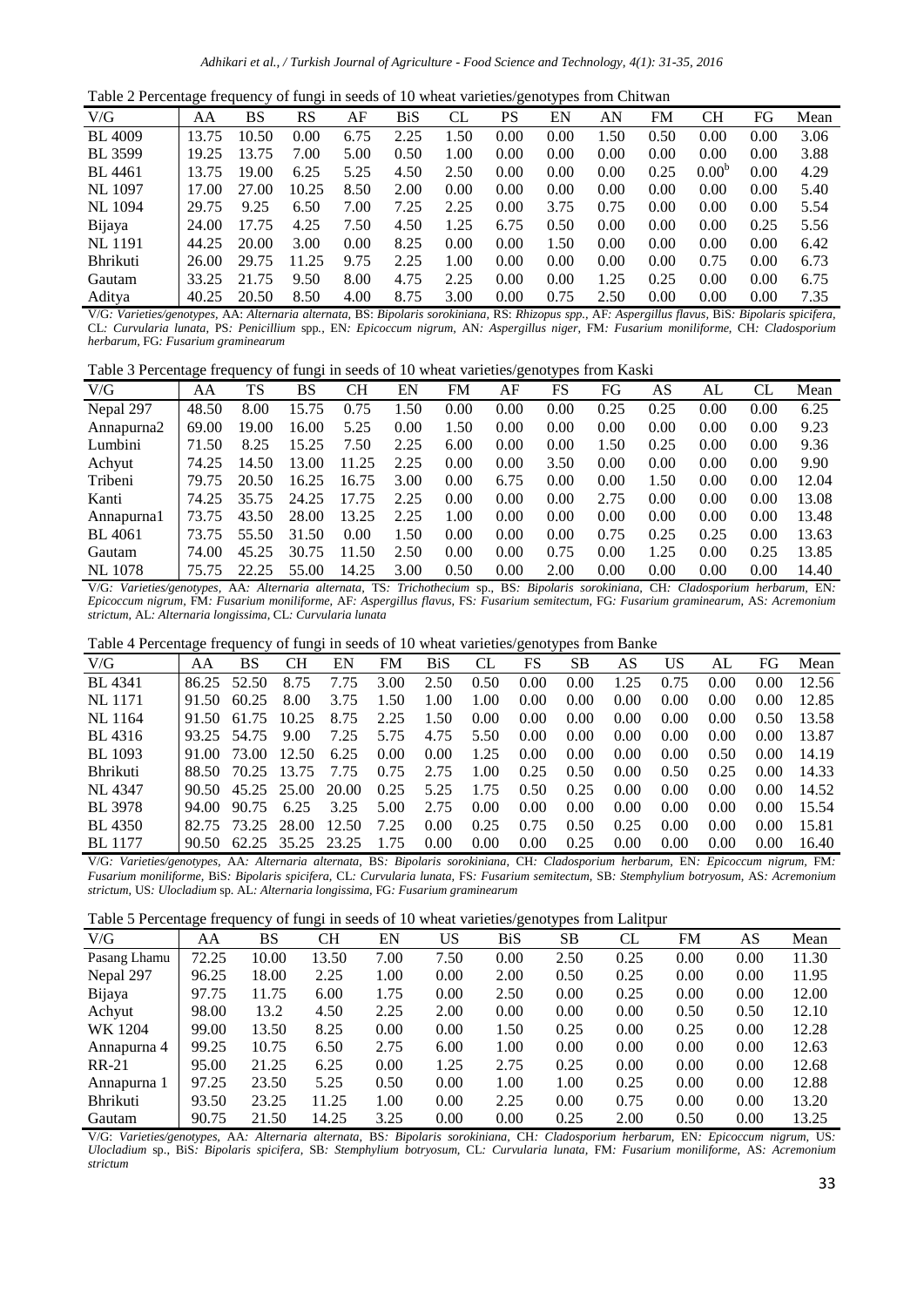Table 6 Percentage frequency and relative abundance of fungi in forty seed samples from four locations.

|                            |          | Frequency $(\% )$ |       |       |          | Relative abundance (%) |       |       |
|----------------------------|----------|-------------------|-------|-------|----------|------------------------|-------|-------|
| Fungi                      | Lalitpur | Chitwan           | Kaski | Banke | Lalitpur | Chitwan                | Kaski | Banke |
| Bipolaris sorokiniana      | 16.68    | 18.93             | 24.57 | 64.40 | 13.32    | 32.40                  | 17.20 | 34.69 |
| Alternaria alternata       | 93.90    | 26.10             | 71.50 | 89.97 | 76.00    | 40.40                  | 55.10 | 49.11 |
| Cladosporium herbarum      | 7.80     | 0.08              | 9.80  | 15.70 | 6.03     | 0.12                   | 6.44  | 7.91  |
| Bipolaris spicifera        | 1.30     | 4.50              | 0.00  | 2.05  | 0.99     | 5.72                   | 0.00  | 1.10  |
| Fusarium moniliforme       | 0.13     | 0.10              | 0.90  | 2.80  | 0.39     | 0.22                   | 0.66  | 1.36  |
| Curvularia lunata          | 0.38     | 1.48              | 0.03  | 1.12  | 0.09     | 3.43                   | 0.01  | 0.62  |
| <b>Fusarium semitectum</b> | 0.00     | 0.00              | 0.62  | 0.15  | 0.00     | 0.00                   | 0.43  | 0.09  |
| Fusarium graminearum       | 0.00     | 0.03              | 0.53  | 0.05  | 0.00     | 0.03                   | 0.37  | 0.03  |
| Stemphylium botryosum      | 0.47     | 0.00              | 0.00  | 0.15  | 0.29     | 0.00                   | 0.00  | 0.09  |
| Aspergillus flavus         | 0.00     | 6.20              | 0.68  | 0.00  | 0.00     | 7.40                   | 0.46  | 0.00  |
| Rhizopus sp.               | 0.00     | 6.70              | 0.00  | 0.00  | 0.00     | 7.90                   | 0.00  | 0.00  |
| Penicillium sp.            | 0.00     | 0.68              | 0.00  | 0.00  | 0.00     | 1.06                   | 0.00  | 0.00  |
| Aspergillus niger          | 0.00     | 0.60              | 0.00  | 0.00  | 0.00     | 0.68                   | 0.00  | 0.00  |
| Trichothecium sp.          | 0.00     | 0.00              | 27.20 | 0.00  | 0.00     | 0.00                   | 17.82 | 0.00  |
| Epicoccum nigrum           | 1.95     | 0.65              | 2.05  | 10.10 | 1.56     | 0.73                   | 1.33  | 4.83  |
| Ulocladium sp.             | 1.68     | 0.00              | 0.00  | 0.13  | 1.31     | 0.00                   | 0.00  | 0.07  |
| Acremonium strictum        | 0.05     | 0.00              | 0.35  | 0.15  | 0.39     | 0.00                   | 0.23  | 0.07  |
| Alternaria longissima      | 0.00     | 0.00              | 0.03  | 0.08  | 0.00     | 0.00                   | 0.02  | 0.04  |
| Mean                       | 6.91     | 3.67              | 7.68  | 10.38 | 5.58     | 5.56                   | 5.56  | 5.56  |

Among the weak pathogens, incidence of *A. alternata* was maximum in all locations with a mean frequency and relative abundance of 70.37% and 55.15%, respectively (Table 6), while incidence of other non pathogenic and weakly pathogenic mycoflora was negligible (less than 9.00%). Among the storage fungi, prevalence of *Aspergillus flavus* and *Rhizopus* spp. was high in Chitwan and negligible at other locations. This reflects the storage condition in which seeds are kept. Bashir and Kutama (2012) reported that prevalence of storage fungi could be due to poor method of storage. (i.e. high temperature and high RH) or contaminated farm equipments or soil. *Bipolaris spicifera, Cladosporium herbarum, Curvularia lunata, Epicoccum nigrum, Stemphyliumbotryosum, Ulocladium* sp*., Acremonium strictum, Alternaria longissima* and *Trichothecium* sp. are weak parasitic and saprophytic fungi. Most of these fungi cause sooty head molds. Hershman (2011) mentioned that wet and humid weather during the latter stages of grain development and crop maturation results in development of head mold fungi on senescing and damaged wheat heads. Cultural practices also increase the inoculum of seed borne mycoflora. Vrandečićet al. (2013) reported that the number of grains infected with *Fusarium* species were significantly lower with conventional tillage compared to reduced tillage. Suproniene et al. (2011) reported increase in grain infection by *Alternaria, Aspergillus* and *Cladosporium* species under no tillage condition. High fertilizer rates also resulted in an increase in grain infection by *Fusarium* and *Penicillium* species. Removal of the previous crop straw from the fields helps to decrease the fungal infection in cereals (Suproniene et al.*,* 2011).

Mean frequency of all mycoflora was also highest in Banke (10.38%), while relative abundance was similar in all 4 locations (i.e.3.87% to 5.58%). According to Duveiller and Gilchrist (1994), Salgado et al. (2011) and Wiese (1987), the most important seed borne fungal diseases of wheat were Helminthosporium leaf blight (caused by *Bipolaris sorokiniana* and *Pyrenophora triticirepentis*), Fusarium head blight (incited by *Fusarium*  spp.) and Black point/smudge (caused by *Alternaria*, *Fusarium*, *Cochliobolus*, *Aspergillus*, *Cladosporium*, *Penicillium*, *Rhizopus* and *Stemphylium*).

### **Conclusion**

Nepalese wheat seeds found to be associated with many fungi, but their presence varied with varieties/genotypes and locations. The study indicated that wheat seeds should be produced in areas with relatively lower temperature and relative humidity for low seed infection with fungi.

#### **Acknowledgement**

The authors heartily acknowledge Seed Quality Control Centre, Hariharbhawan, Lalitpur for providing research laboratory for work, and National Maize Research Program, Rampur, Chitwan; Regional Agricultural Research Stations, lumle, Kaski and Khajura, Banke, and National Agricultural Research Council, Khumaltar, Lalitpur, for providing wheat seeds of various varieties/genotypes for the study.

#### **References**

- Alam KB, Saha NK. 1991. Helminthosporium leaf blight of wheat a new problem in Bangladesh. Paper presented at international Workshop on Helminthosporium blight. CIMMYT, Mexico, D. F. 12 pages.
- Barabara K, Mona T, Estein S, Birgitte A. 2004. *Alternaria* and *Fusarium* in Norwegain grains reduced quality –a matched pair sample study. Int. J. Food Microbiology. 93: 51-62.